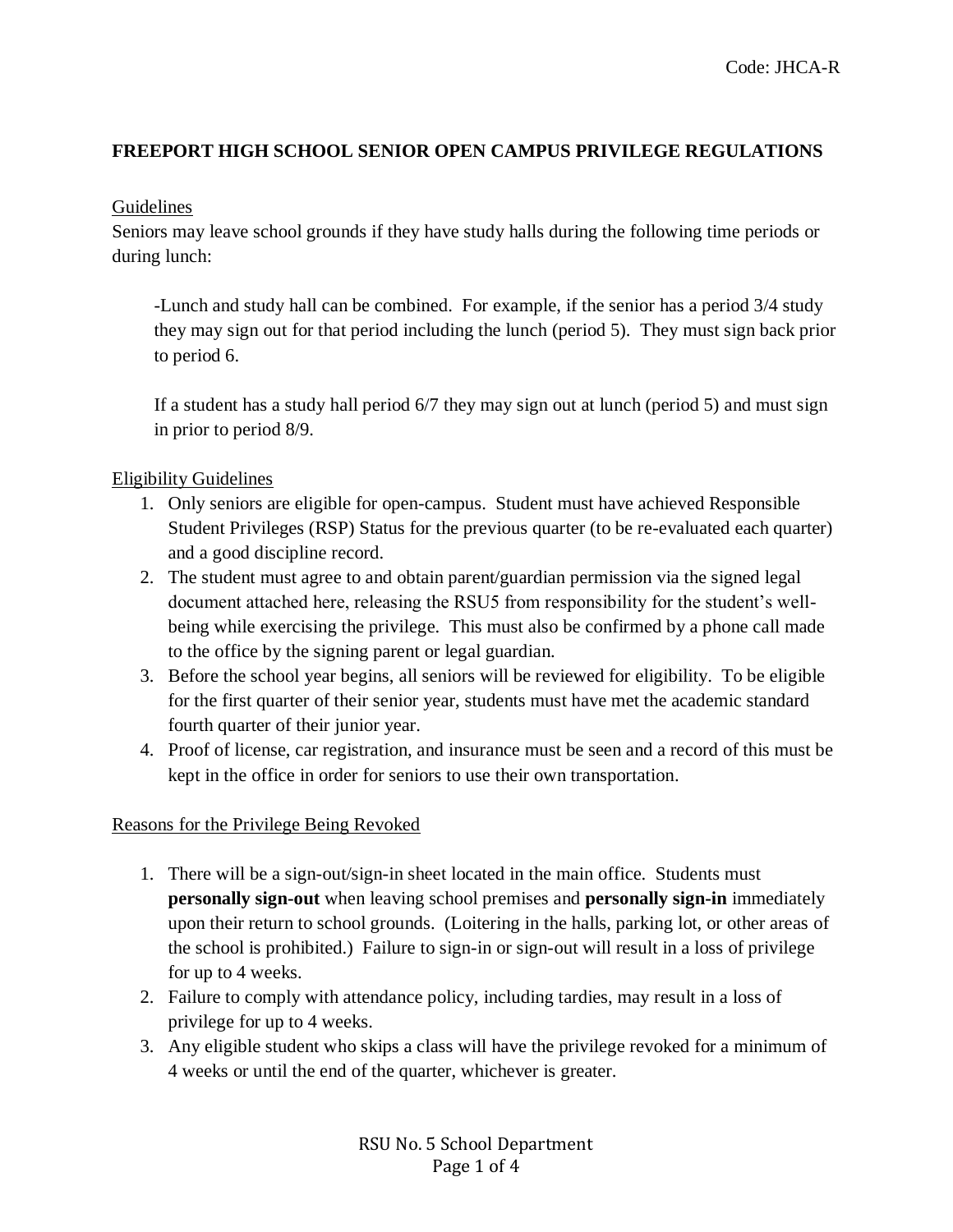- 4. The privilege will be immediately revoked for any student who does not maintain eligibility guidelines and reinstated once the student regains eligibility **and** administrative approval.
- 5. If a student is in violation of the Freeport High School Code of Conduct or RSU5 policies referencing tobacco, drug and alcohol use on school grounds; bullying and harassment; and/or weapons, violence and school safety, his/her privilege will be revoked for the remainder of the school year.
- 6. Any student convicted of a moving violation during his/her leave will have his/her privilege suspended for the remainder of the year.
- 7. Any senior who transports underclassmen or ineligible seniors will have his/her privilege revoked up to 6 weeks or the end of the quarter, whichever is greater.
- 8. Any student who has dropped a class after the designated add/drop period in order to add a study hall to his/her schedule will become ineligible.
- 9. All seniors must be present for school activities, including class, school and activity meetings and special guest speakers, when they are not in class or in study hall.

Legal Reference:

| Cross Reference: | JHCA – Open/Closed Campus |
|------------------|---------------------------|
| Adopted:         | April 28, 1997            |

Adopted as Administrative Procedure: January 28, 2014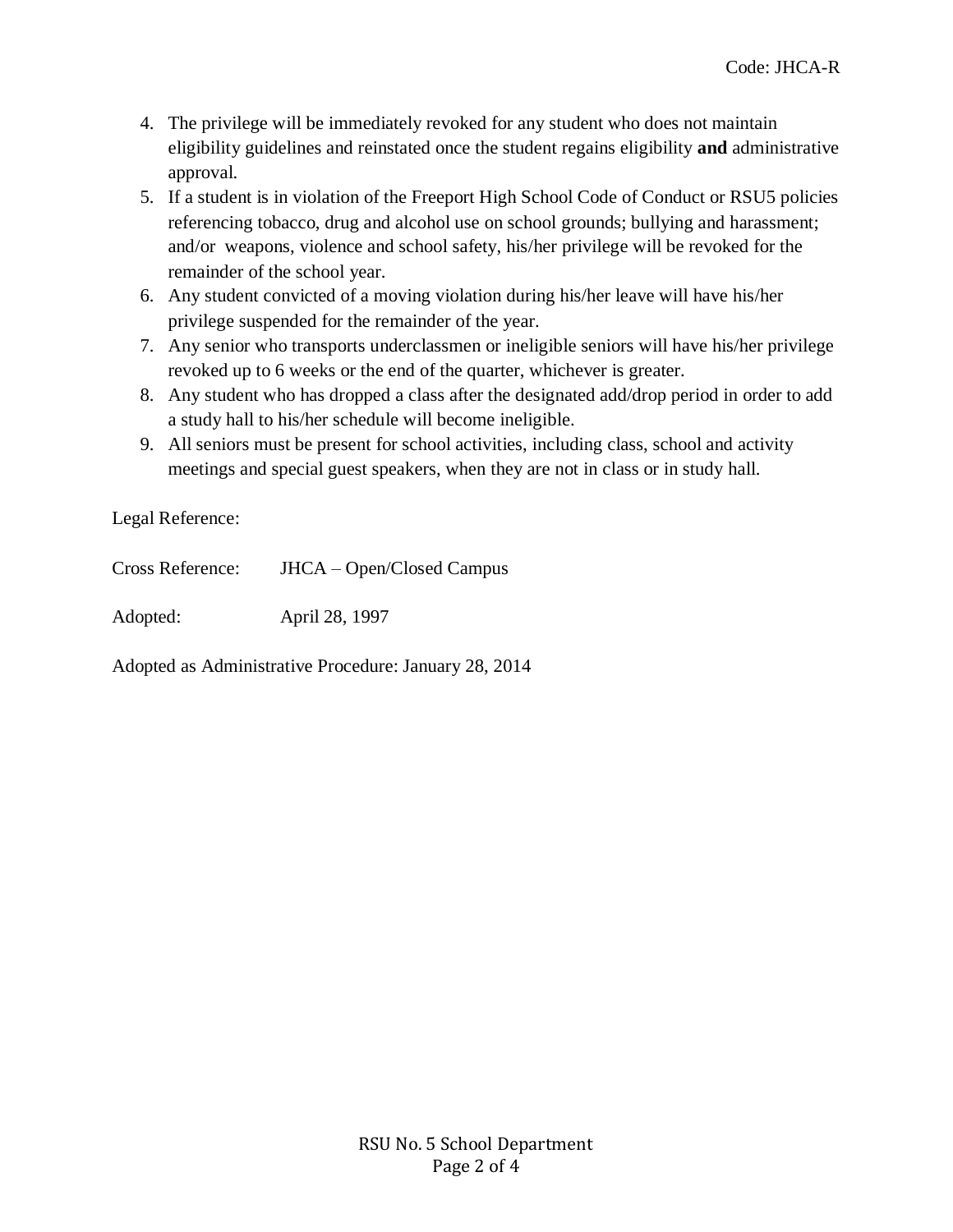## **FREEPORT HIGH SCHOOL SENIOR OPEN CAMPUS PERMISSION FORM**

Parent/Guardian Permission and Student Acknowledgment for Transportation via private vehicle during school hours in accordance with the attached senior open campus regulations.

(PARENT/GUARDIAN) I give my permission for my son/daughter to travel to and from Freeport High School by means of private vehicle transportation and understand explicitly that this transportation permission applies to times during which my son/daughter would ordinarily be in school. I acknowledge receipt of this policy and the attached "Senior Privilege" regulations. I acknowledge an understanding of the complete terms of each document.

(PARENT/GUARDIAN) I understand explicitly, in providing permission for my eligible son/daughter to participate in the "Senior Privilege" regulation as attached, that RSU5, its officers, agents and employees are unable to provide supervision of my son/daughter while he/she is exercising such privileges. I extend my permission for my son/daughter to participate in the "Senior Privilege" program nonetheless.

(PARENT/GUARDIAN) My permission for private vehicle transportation includes: 1) my son/daughter as the driver of a car owned by me or our son/daughter; 2) my son/daughter as a passenger in a vehicle driven by another student driver eligible to participate in this program, or by me, or by the parent of another senior eligible to participate in this program.

(STUDENT) I acknowledge as a condition of this permission, that I agree to abide by the school's rules of behavior and conduct during and while en route to and from Freeport High School while I am exercising the privileges contained in the "Senior Privilege Regulation" document. I acknowledge that I understand all of these rules of behavior and conduct.

(PARENT/GUARDIAN) I confirm that I have discussed the contents of this document with my son/daughter; I acknowledge that I will report to the school administration any violations of school rules, infractions of motor vehicle laws or careless driving which are known by me or have occurred by my son/daughter in his/her exercising of the senior privilege.

(STUDENT) I acknowledge the great importance that the Freeport High School places on driver safety, particularly while I am en route as a driver or passenger to and from Freeport High School. I drive my private vehicle to and from Freeport High School in exercising the senior privilege, I confirm that I am a properly licensed driver and that I am thoroughly familiar with and will abide by the motor vehicle laws and regulations of the State of Maine.